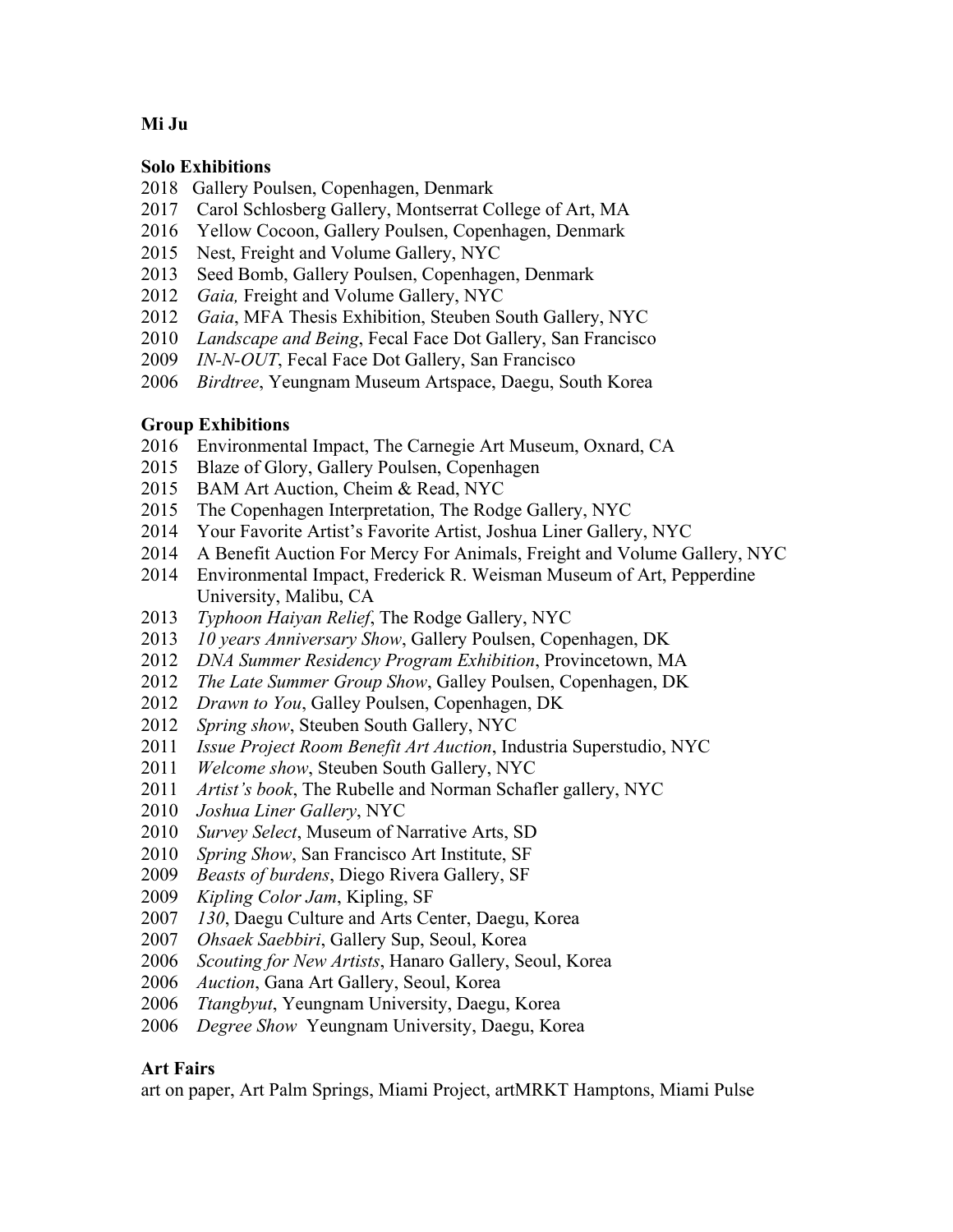Contemporary Art Fair, Texas Contemporary Art Fair, Berliner-Liste, Art Copenhagen, New York Pulse Contemporary Art Fair, Art Herning, LA Pulse Contemporary Art Fair

### **Education**

MFA Pratt Institute, NY

BFA San Francisco Art Institute, SF

BFA Yeungnam University, Daegu, S. Korea

# **Grants & Awards**

Pratt Circle Award Pratt Graduate Scholarship SFAI Deans Scholarship, San Francisco Art Institute, San Francisco Honor Scholarship, Yeungnam University, S. Korea

#### **Bibliography**

- 2016 Anna Mikaela Ekstrand, When Cultures Clash, New Worlds Take Shape, Arterritory, February 24
- 2015 A changing environment sparks artistic expression, Ventura County Star, December 16
- 2015 Peter Plagens, Smarts, Serious Fun in Painting Exhibitions, The Wall Street Journal, May 8
- 2015 Alanna Martinez, South Korean Artist Mi Ju Paints on a Micro Scale at Freight + Volume, The New York Observer, April 24.
- 2015 Robin Cembalest, Squirrel Pot Pie with Strawberry eyes by Way of Arcimboldo, Let My people show, May 1.
- 2015 Micheal Anderson, Whitehot Magazine, April 16.
- 2014 Esme E Deprez, BloombergBusiness, May 21.
- 2013 Dion Tan. *60 Works in 60 Seconds at Pulse Miami 2013*, Blouin Artinfo, December 6.

*Painting by Mi Ju*, Juxtapoz, September 20.

*Seed Bomb*, Kopenhagen Art Institute, May.

*Seed Bomb*, Ex-chamber Museum, May.

- 2012 Sujin Lee, *Mi Ju at Freight and Volume*, Ahomina, October. Bunnyman, *The Rainbow Never Ends: a Mi Ju interview*, Empty Kingdom, October 27. Marcello, *Creative Spotlight: Episode #172 – Mi Ju*, Japan Cinema, October. Christina von messling, *Close-up: Mi Ju*, Studio Visit, September 29. Jediak*, Gaia*, Onomatopoeia, September 28. Bunnyman, *Oh My Heavens, It's Mi Ju!*, Empty Kingdom, September, 27. Jeff, *Mi Ju*, Booooooom, June 29.
- 2011 Amy Chyan, *Brooklyn Artist: Mi Ju*, NY City Lens, December. Yasha Wallin, *Mi Ju*, Freight + Volume Magazine, 56-62p, December. Daniel Rolnik, *Pulse Los Angeles-Freight and Volume*, Argot&Ochre, October 3.
- 2010 Lee, Woosung, *Artist's Country*, Dazed & Confused Korea, 158-159p, November. Newweb Pick Issue 33, 382-384p, October.